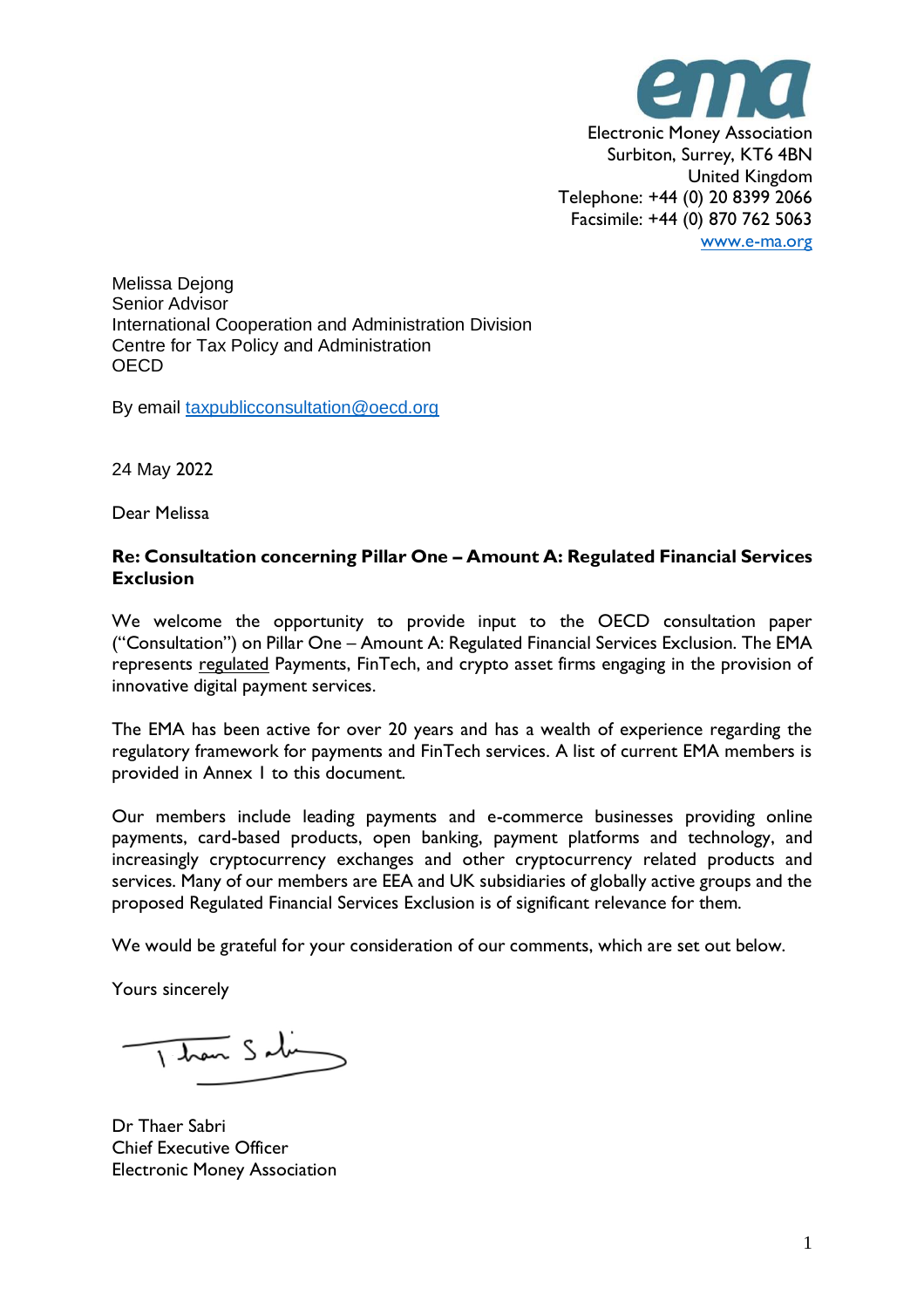

## **EMA Response to Consultation:**

We welcome the OECD's initiative to introduce a new two-pillar plan to reform international taxation rules and ensure that multinational enterprises (MNEs) pay a proportionate level of tax wherever they operate. The proposed exclusion of regulated Financial Services is a key element of the reform initiative and its exact scope needs thorough consideration in order not to undermine the ultimate objective.

The earlier drafts of the proposed regulation gave the impression that it was the OECD's intention to also exclude providers of e-money and payment services alongside other Regulated Financial Services Providers. We supported this approach, as it would ensure a level-playing field between different types of institutions that conduct the same type of activity. We would encourage the OECD to continue to pursue this approach, and believe the case for an exclusion of firms engaging in regulated payment services and e-money is as compelling as for deposit-takers.

Unfortunately, the reworked text submitted for consultation does not address the broad range of payment services subject to financial sector regulation in the EEA and the UK and elsewhere. In order to avoid any ambiguity and ensure the clarity needed in particular regarding a regulatory text that will apply across a large number of jurisdictions we would urge the OECD to introduce as additional category of "Regulated Financial Institution" a "Payment Service Institution".

Drawing on the way the different categories of "Regulated Financial Institution(s)" are defined in the draft text, we would propose inserting the following definition:

""Payment Services Institution" means a Group Entity:

- a. That is licensed to carry on the activities listed in paragraph (c) as a business under the laws or regulations of the jurisdiction in which the Group Entity does that business or, in the case of a Group Entity that does such business in an EEA Member State, is licensed by a competent authority to carry on such business in an EEA Member State; and
- b. That is subject to capital adequacy requirements incorporating a risk-based measure;<sup>1</sup> and
- c. For which the total gross income attributable to one or more of the following activities equals or exceeds [75] per cent of the Group Entity's total gross income during the Period:

<sup>&</sup>lt;sup>1</sup> The Commentary would explain that this requires that the determination of the amount of capital to be held takes into account an entity's risks. The risks that could be considered in this assessment include size, liabilities, execution volumes, credit risk, market risk, or operational risk. This requirement would therefore not be met in Jurisdictions that impose a fixed minimum amount of capital for all firms, without any variation according to the facts and circumstances of individual entities.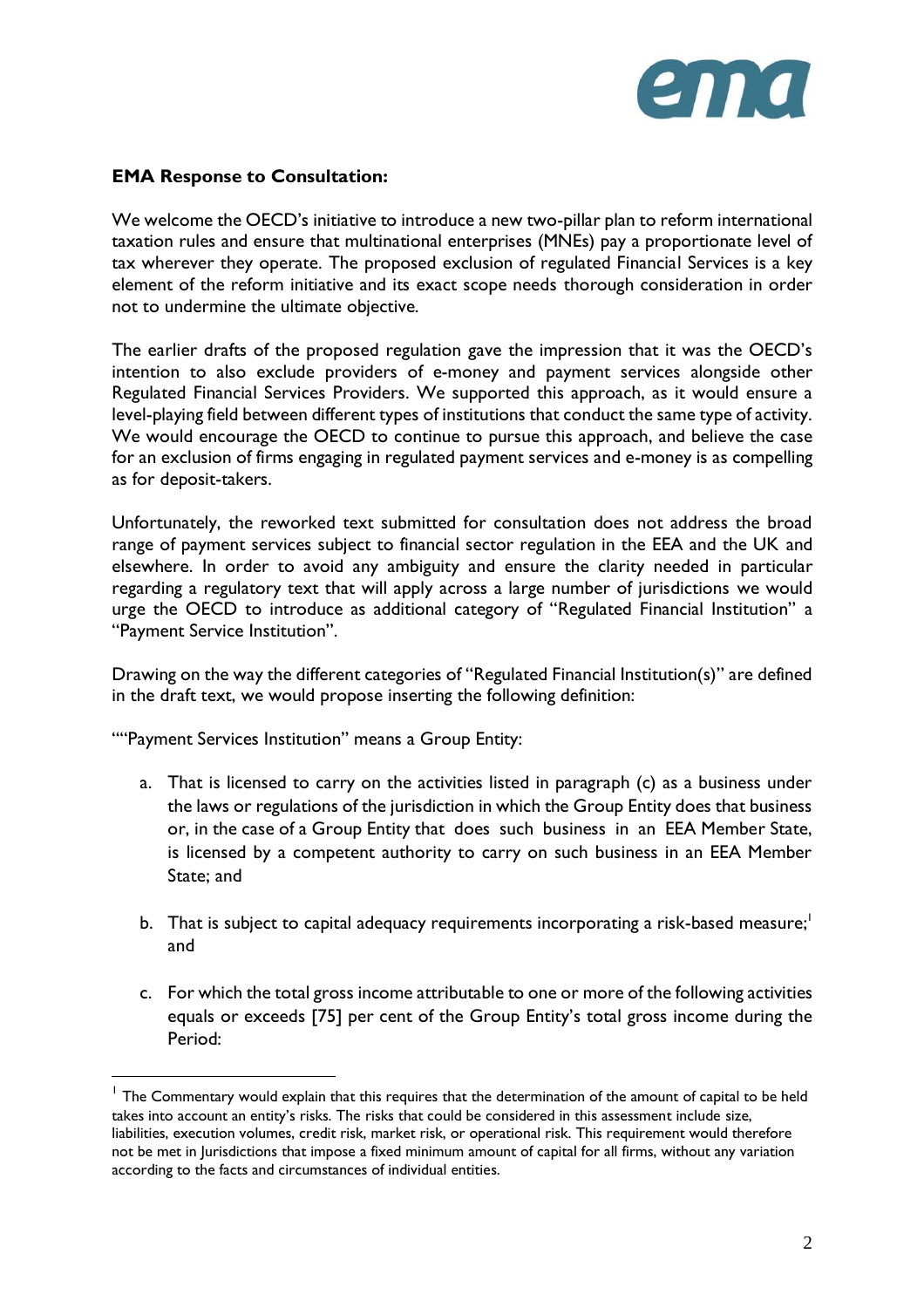

- i. Issuing payment instruments or products to customers whether or not involving the offering of credit to such customers (such as credit cards, charge cards, debit cards, prepaid cards, electronic money, other forms of stored value including crypto-assets), and / or
- ii. Transferring funds, and / or
- iii. Providing ancillary services supporting a payment system, scheme or similar arrangement (including payment initiation, wallet, custodian, exchange and other related services) and / or
- iv. Acquiring merchants to accept payment instruments or products."

We believe an explicit and clear exclusion of Payment Services Institutions as defined above is needed in order to ensure a level playing field between these institutions and other explicitly excluded entities that provide essentially the same or similar services (e.g. deposit-taking institutions). Otherwise, the difference in taxation treatment would lead to a distortion in the competitive landscape, at the expense of choice and quality of services provided to customers world-wide.

As you will have noted, the proposed definition of Payment Services Institutions also includes a reference to crypto-assets where they represent another form of a stored value product.

More generally, we note that crypto-assets are not addressed at all in the draft text submitted for consultation. Given the dynamics of crypto-asset markets, and the related legislative initiatives in a number of jurisdictions, including the EU, we would urge the OECD to adopt a sufficiently agile and future-proof regulatory approach and see to introducing language allowing to respond to challenges related to crypto-assets and the dynamics of crypto-asset markets going forward. To that end we would encourage the OECD to introduce "cryptoassets of a financial nature" as an additional sub-category of "Financial Assets".

In this regard, but also more generally, we believe it would be highly advisable to include a clause requesting a review and, as appropriate, update of the regulation within two years.